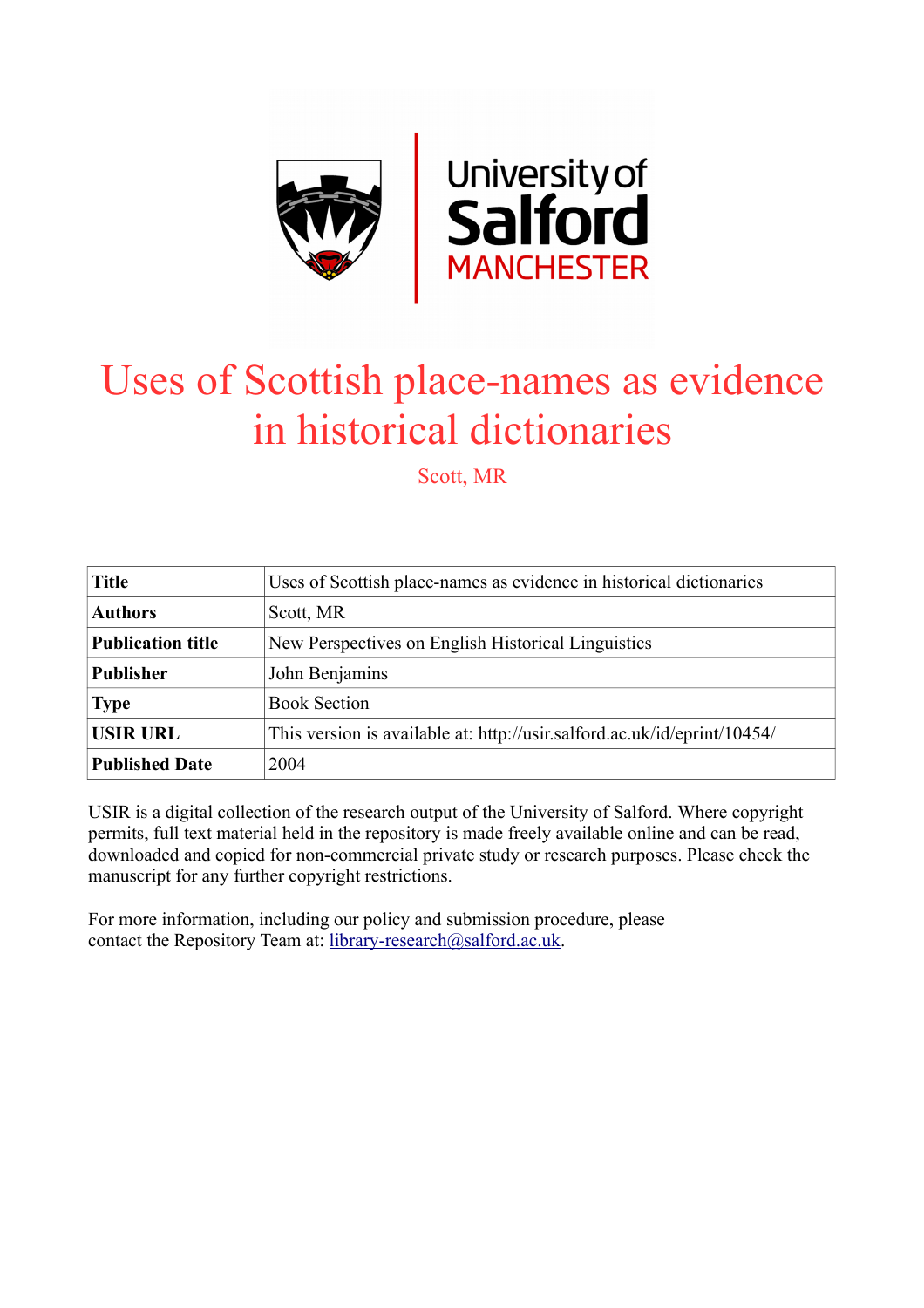#### **Uses of Scottish place-names as evidence in historical dictionaries**

Historical dictionaries provide a wealth of information which can often be very significant for place-name research. An investigation of the range and meaning of a placename element is usually enhanced by the knowledge of the range and meaning of the equivalent lexical item. Conversely, place-name studies have an important contribution to make to historical lexicography. This is particularly true for the history of the Scots language, the earliest extant literary example of which dates from the late fourteenth century. However, toponymic material raises some difficult taxonomic questions for the lexicographer, not least because he or she must devise a method by which it may be decided whether a piece of evidence is treated as a *word* or as a *name*. This paper seeks to examine some of the lexicographical advantages which may be gained from a detailed consideration of place-name evidence in the context of the Germanic languages of the British Isles. Examples focus particularly on Scottish material, and have been taken from the corpus of Germanic place-name elements in southern Scotland which I have compiled, and from the Third Edition of the *Oxford English Dictionary* (OED3).

During the twentieth century, the toponymic corpus of England became established as a valuable resource for the early history of the English language. Many influential publications on English place-name vocabulary have been produced during the last eighty years by the English Place-Name Society, including reference works such as Smith (1956), a new edition of which is currently in progress at the University of Nottingham (Parsons & Styles with Hough 1997, Parsons & Styles 2000). More recently, Gelling and Cole (2001) has examined a wide range of topographical place-name elements, and many of the detailed studies by Hough (e.g. 1995, 1998) and Kitson (e.g. 1997, 1998) have revealed words and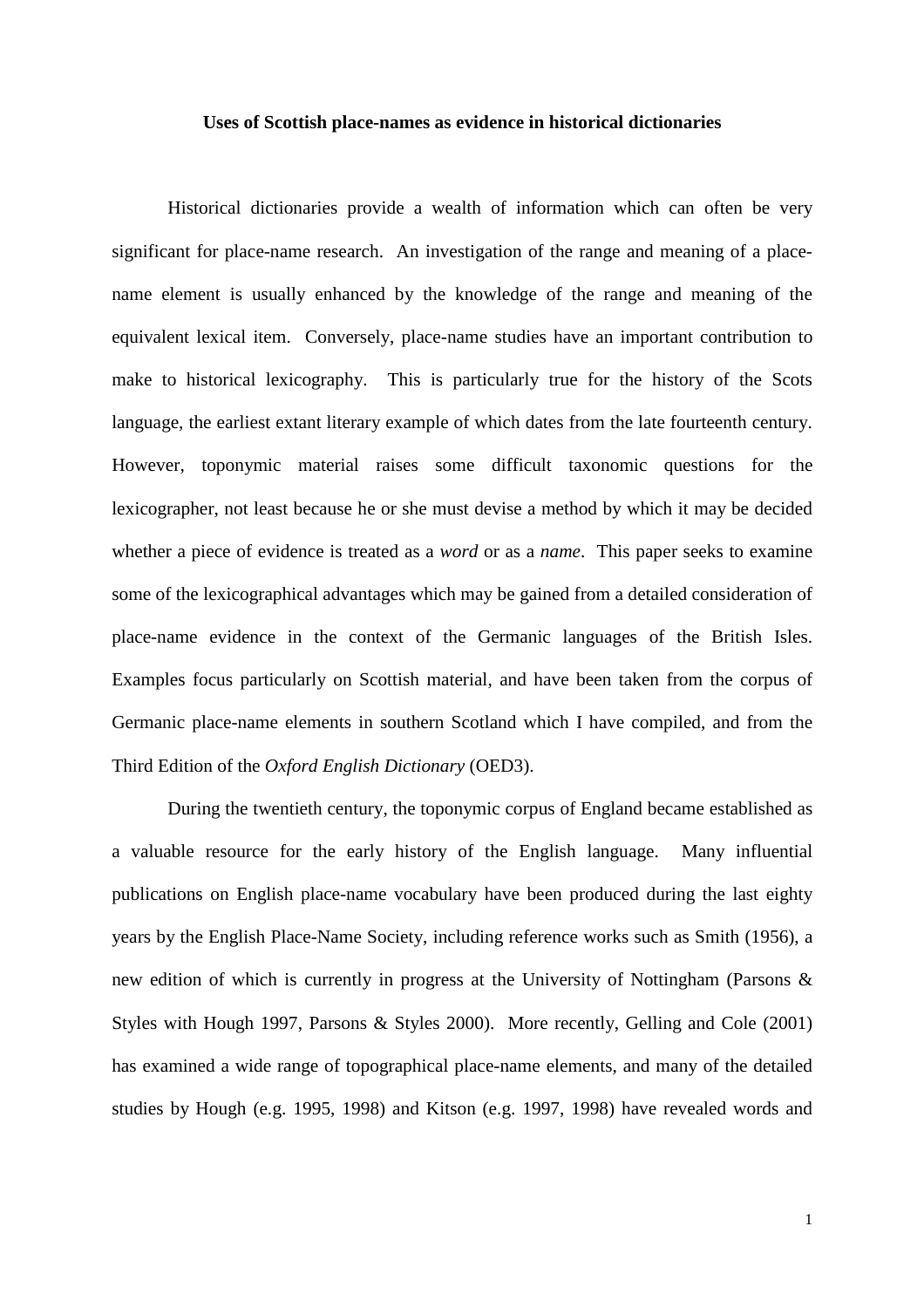meanings which were previously unidentified. Collectively, these findings have made a substantial contribution to our understanding of the vocabulary of Old and Middle English.

Despite the ancient linguistic connections between the territories now known as England and Scotland, Scottish place-names have seldom been taken into consideration in studies of historical vocabulary, even though many Old and Middle English place-name elements have direct equivalents in Early and Middle Scots. One of the main reasons for this omission is that the Scottish Place-Name Survey is less advanced than its English counterpart, with much important material remaining unpublished. However, invaluable raw material can be found in the archives of the Scottish Place-Name Survey, and in Dixon (1947), Macdonald (1937) and Williamson (1942), three PhD theses which were written at the University of Edinburgh over fifty years ago. Of these, only Macdonald's work on West Lothian names was published in book form (1941).

Nevertheless, the value of Scottish place-name evidence has not been entirely overlooked. As Sir William Craigie pointed out in his introduction to the first volume of the *Dictionary of the Older Scottish Tongue* (DOST):

The continuous Scottish record begins only with Barbour's *Brus* in 1375, and the contemporary Legends of the Saints. Before that date the scanty evidence has mainly to be gleaned from the place-names and personal designations occurring in the Latin charters or other documents relating to the south-eastern counties, or from legal terms employed in a Latin context in the early laws. These sources have been carefully examined for this evidence, which enables the Scottish form of a considerable number of common words to be traced back to the  $12<sup>th</sup>$  or  $13<sup>th</sup>$  cc.

(DOST: I, vii.)

2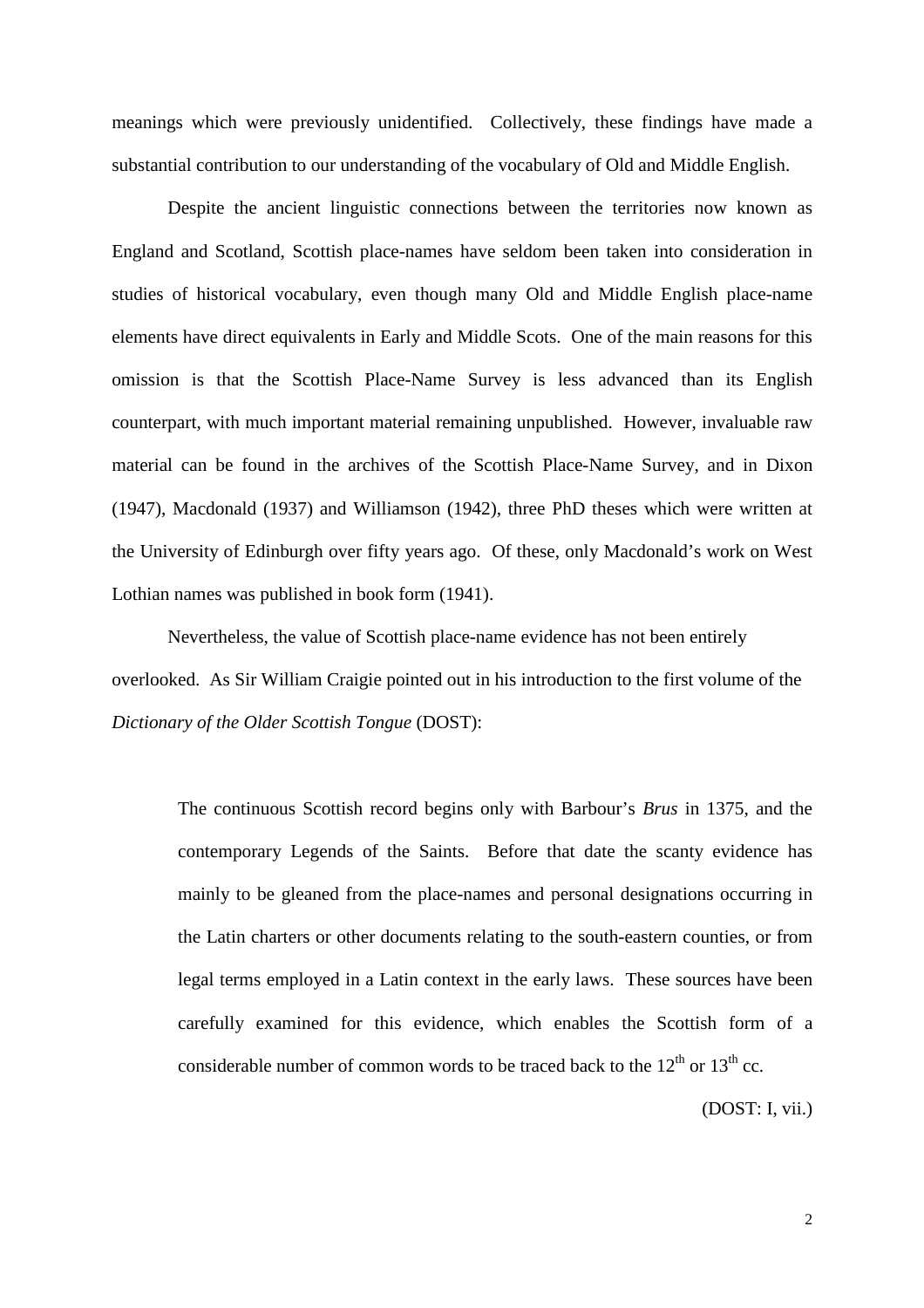Craigie is perhaps a little unjust in his reference to the "scanty" pre-literary evidence. A surprising quantity of material is available for analysis, and it can be used for much more than simply identifying older examples of common words. Significantly, in the later volumes of DOST, the contribution of place-name material receives more recognition and is given a much more thorough and detailed treatment. In the discussion of Middle Scots *feld*, *felde* "field" for example, it is noted that a number of place-names dating from the pre-literary Scots period contain this element, including *Wytefeld* (c. 1200), *Westfeld* (1294), Lyllochefylde (1293) and *Prestfeld* (1327) (DOST s.v. *feld(e* n.).<sup>1</sup> Similarly, at the entry for *hall* "large and spacious building, esp. one which is the residence of a magnate", the dictionary records early uses of the word in the names *Blachall* (1329) and *Halton* (1345-50) (DOST s.v. *hall* n.). In the entry for *fidlar* "fiddler", the earliest evidence for the word is found in the place-name *Fiddillariscroftis* (1457), *Fidlariscroft* (1458), and the onomastic examples have been included in the entry as square-bracketed quotations at the beginning of the quotation paragraphs (DOST s.v. *fidlar* n.).

A number of scholars have made a significant contribution to Scottish onomastics in recent years. W. F. H. Nicolaisen deserves special recognition, as he has used place-name evidence to examine a wide variety of linguistic issues from sound-change to 'onomastic dialects' (e.g. Nicolaisen 1976, 1993, 1995, 2001). Simon Taylor's work has also considered many aspects of Scottish onomastics, and recently addressed aspects of the relationship between place-names and lexicography at the  $45<sup>th</sup>$  Conference of the Scottish Medievalists which celebrated the completion of DOST (Taylor 2002). Other scholars including Carole Hough, Doreen Waugh, Barbara Crawford, Gillian-Fellows Jensen, and Ian Fraser have made a significant contribution to Scottish place-name studies. Consequently, the gap between Scottish and English place-name studies is gradually being bridged. A particularly relevant example of this is found in Hough's discussion of the Scottish place-name Bemersyde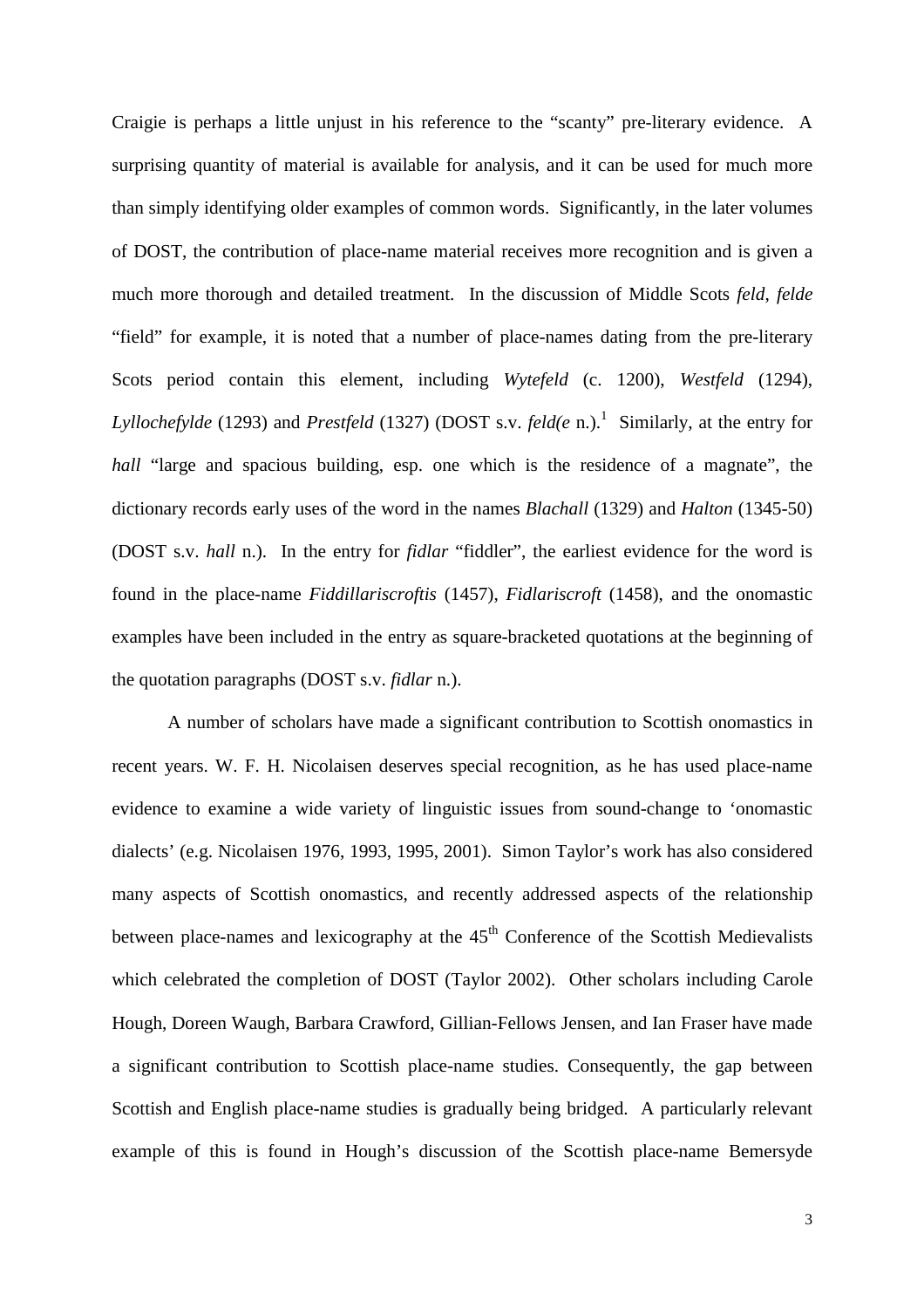(Hough 1999). In literary sources the word that forms the first element of this name is attested with the meaning "trumpeter", but she has shown that it was also used in a transferred sense to denote a type of bird, specifically the bittern. This usage can be found both in English place-names derived from West Saxon *bmere* including Bemerton in Wiltshire and Bemersley in Staffordshire, and in the Scottish place-name Bemersyde in Berwickshire, derived from Anglian *bēmere* (Hough 1999).

There are many other Scottish place-names which similarly deserve to be considered for their contribution to our knowledge of the early lexicon of the British Isles. In my own research, I have compiled a corpus of the Germanic elements so far identified in the placenames of southern Scotland. From this body of material, it is possible to identify many examples of terminology recorded in place-names earlier than in literature, and terminology which is unattested or of low incidence in the literary corpus, for which the place-name evidence is often particularly significant.

For example, Macdonald notes that the name Priest Mill in West Lothian is first recorded in 1534 in the form *Breistmyln(e)*, which represents the Scots compound *breist-mill* or *breast-mill* (Macdonald 1941: 47). This is the Scottish equivalent of English *breast-mill*, which Wright defines as "a water-mill in which the water goes in at the side or breast to turn the wheel" (EDD s.v. *breast* n. 5). In later spellings, the initial consonant is changed by folketymology, with the form *Priestmyln* being recorded from the later 16<sup>th</sup> century (Macdonald 1941: 47). The word *breist-mill* is not recorded in either DOST or the *Scottish National Dictionary* (SND), and so the place-name evidence allows the identification of a previously unrecognised Scottish compound. According to the *Oxford English Dictionary*, the English form *breast-mill* is attested from 1674, and therefore a significant ante-dating for this word is preserved in the earliest historical form of the name Priest Mill, recorded a hundred and forty years earlier (OED s.v. *breast* n. 11). One slightly earlier example of the English compound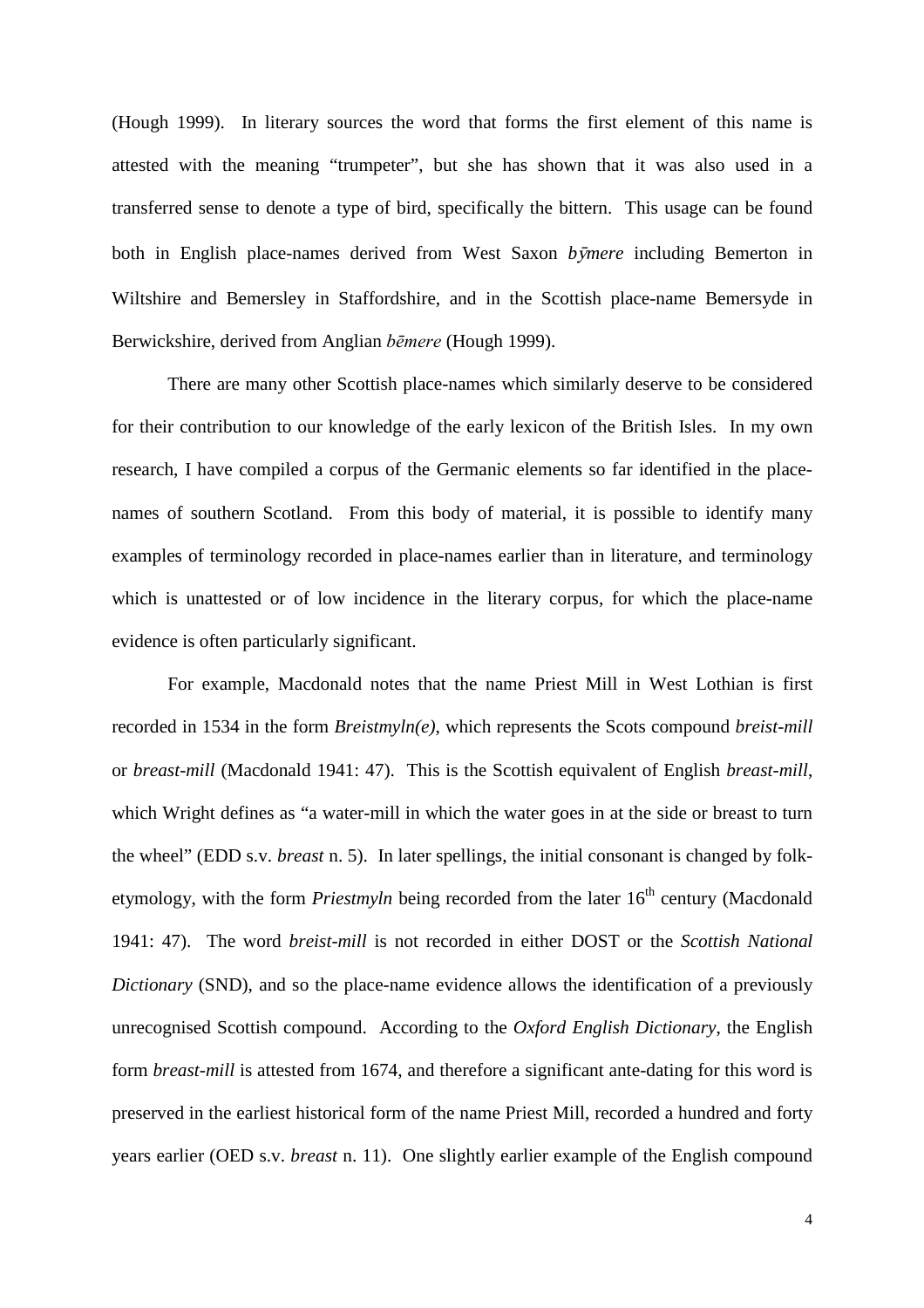is shown by the place-name Breast Mill Beck in Lancashire, recorded as *Bristmylbeck* in 1526 (Parsons & Styles with Hough 1997: 22). Both of these ante-datings deserve to be mentioned in any detailed discussion of the compound *breast-mill*, and the locations of these places, in West Lothian and Lancashire, may also serve to emphasise the shared vocabulary of the south of Scotland and the north of England.

Scottish place-names can also be used to identify elements that are unattested or rarely attested in the literary corpus. The Ayrshire name *Privick*, which only survives in the name of Privick Mill, is recorded from the late  $12<sup>th</sup>$  century as *Preueic* (*a.*1177; Fraser 1874: II, 1), and later as *Prevyk* (1379; Stuart et al. 1878-1908: III, 31), *Previck* (1429; Nicolaisen 2001: 103), etc., is likely to contain the rarely attested Old English *peru* "pear tree" compounded with Old English *wīc* "(dependent) farm" (Scott 2000).<sup>2</sup> Tarbolton in Ayrshire, first recorded as *Torboultoun* (*a*. 1177) appears to have been formed by the addition of Gaelic *torr* "hill" to an earlier name from Old English \**boðl-tun* "house-enclosure, house-farm" a compound which is only attested in place-names.<sup>3</sup> The same Old English compound can be found in the lost East Lothian name *Botheltun*, as noted by Nicolaisen, who has also drawn attention to the Hedderwick place-names, in East Lothian and Angus, which contain the unattested Old English \**hæddre* "heather" (Nicolaisen 2001: 100, 102). OE **\****rydding* meaning "a clearing" is possible in the lost Dumfriesshire name *Batemanridding* (1275-1329) and OE **\****wincel* meaning "nook, corner" is likely in Winchburgh, West Lothian, first recorded as *Wincelburgh* in the late 12<sup>th</sup> century (Williamson 1942: 217; Macdonald 1941: 44). In cases such as these, the Scottish place-name evidence expands the known geographical and historical spread of these elements, and deserves to be recognised by any comprehensive account of the words themselves.

These examples also reveal one of the most difficult taxonomic issues which has to be addressed in any analysis of early Scottish Germanic material. If a Scottish place-name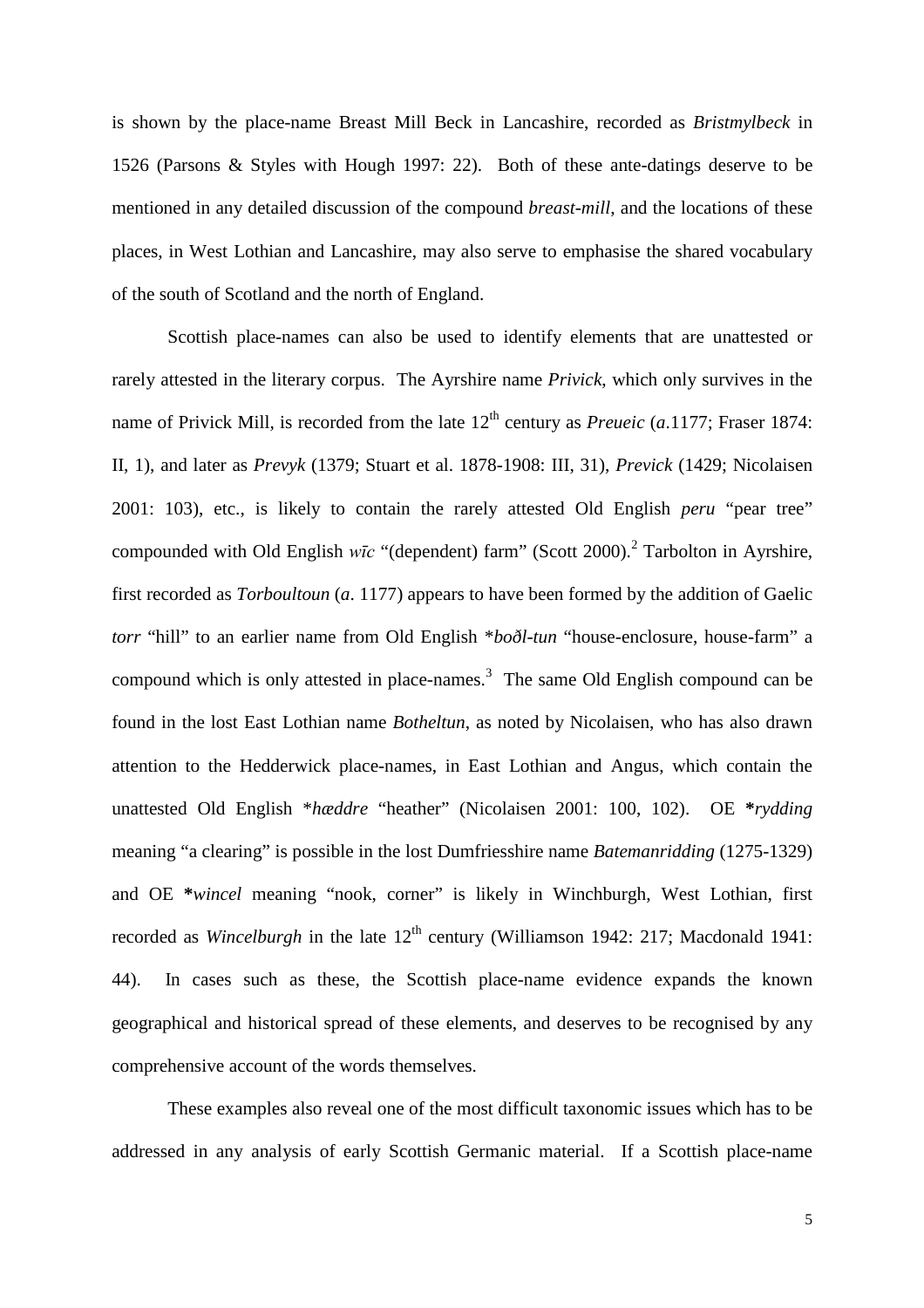element is clearly related to an Anglian Old English word, and there is historical support for an early coinage date, then the Scottish context in which it is found should not be ignored. This may appear to be a statement of the obvious, but early Scottish place-name elements have often been labelled "Old English", and considered as early evidence for the English language, with no further consideration as to the information they may provide for the Scots language. While Nicolaisen (1976, 2001) includes chapters on onomastic source languages including Gaelic, Scandinavian and Cumbric, he does not include a chapter on Scots. Earlier commentators have frequently ignored Scots elements. Dixon interprets all the Middle and Modern Scots names with the element *side* as evidence for Old English element *sīde* "side, slope of a hill or bank", with no further regard to the meaning of *side* at any point during the Scots period (Dixon 1941: 136). In doing so, he has overlooked the development of the element, including for example its later use as a suffix in the sense "direction, district, region", attested from the late eighteenth century (SND s.v. *side* n. 4).

Similarly, place-names first recorded in the Middle Scots period have sometimes been regarded as evidence for Middle English. The element index to Macdonald's work includes an entry for Middle English *noke* "nook, corner of land" (1947: 135), even though all of the evidence presented there clearly relates to the Middle and Modern Scots element *neuk* which can mean "nook", "projection of land" and "outlying or remote place", and deserves both on formal and semantic grounds to be considered within its Scottish context. Williamson treats the early forms of the Berwickshire name Bastle as evidence for Middle English *bastle* "strong tower", even though the oldest recorded spelling *Foulenbastell* (1614) is clearly Middle Scots in date (Williamson 1942: 172). *Bastle*, in the sense "bastille, fortified tower; siege-tower" is attested in Scottish literary sources from the sixteenth until the early twentieth century (CSD s.v. *bastile* n.), and it is very likely that careful analysis of *bastle* as a placename element would serve to enhance our knowledge of the semantic range of the word.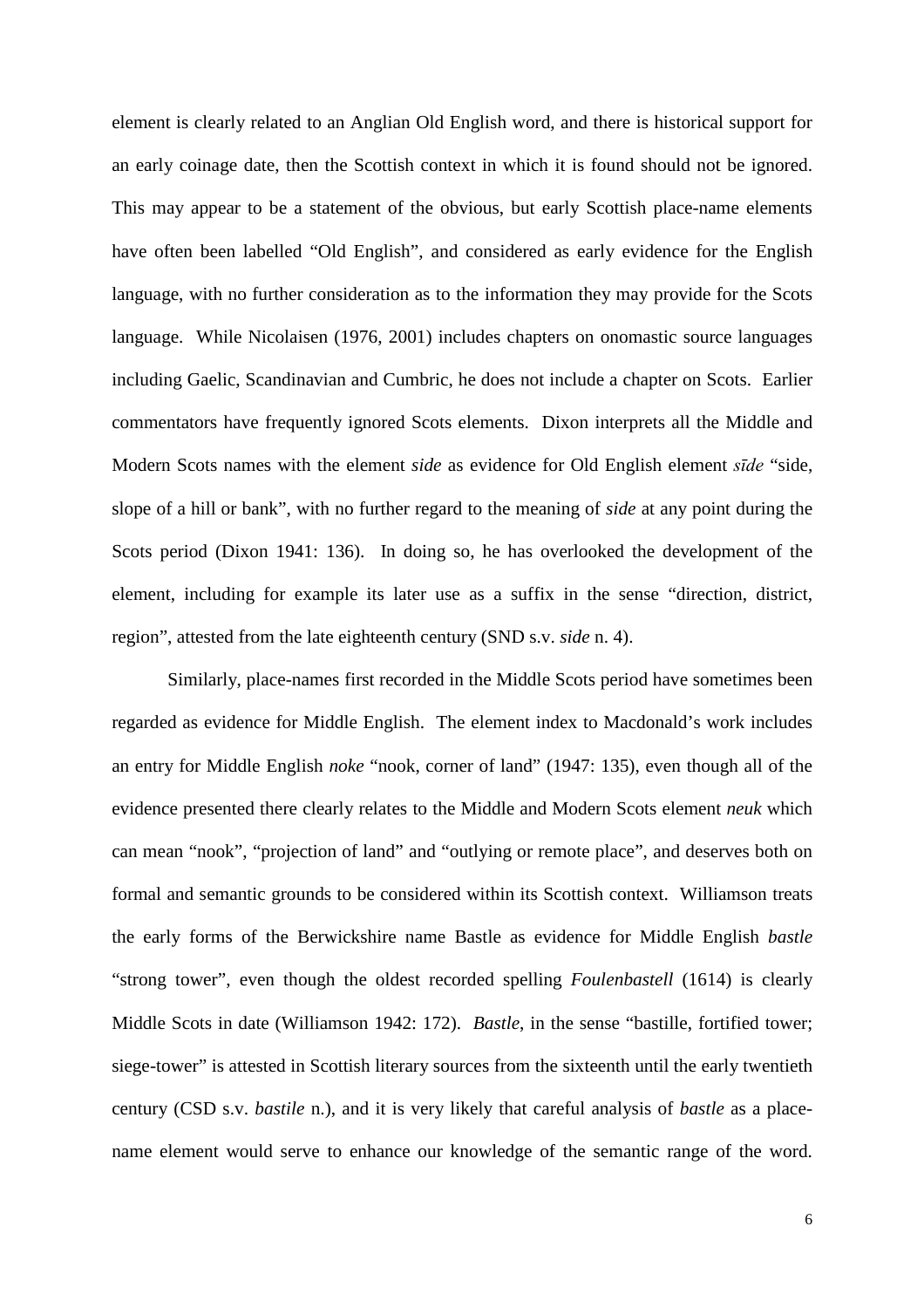Certainly the context of the evidence should not be ignored. The onomastic applications of *bastle* in Scotland may also be quite different from those found south of the border, for as Williamson herself notes, "there are no cases of the use of this word as a place-name element in Northern England" (Williamson 1942: 172). *Bastel* "castle tower" is only recorded in English place-names in the form *bastile* in one lost Cheshire field name, *the Bastile Room*, recorded in 1537 (Parsons & Styles with Hough 1997: 53). In cases such as this, it would be very unfortunate if Scottish onomastic material was not considered together with contemporary Scottish lexical material.

Part of this problem is caused by the common convention of presenting the evidence for each English place-name element under the headword which corresponds to that element's Old or Middle English etymon. This system is problematic in the case of English place-names coined in the early modern period or later, and is an inadequate vehicle for Scottish Germanic material. It has long been recognised that Scots words are often quite distinct from their English counterparts, in terms of many factors including semantic range, phonology and etymology, and place-name elements are no different in this respect. While it is often useful to consider English and Scottish evidence together, the superficial similarity of English and Scottish evidence can also be deceptive, and for the sake of this caveat, if not for other reasons, it is important to recognise the contribution of Scottish place-names to the history of Scots as well as English.

The history of lexis in contextual use is the topic of primary concern for the Third Edition of the *Oxford English Dictionary* (OED3), but onomastic material from many parts of the British Isles, and sometimes beyond, is being incorporated into the revised text where relevant. When a lexical item in OED3 is derived from a place-name, the place-name itself will not be etymologized, on the grounds that the main focus of the dictionary is lexical, not onomastic, and place-names and words cannot be assessed using identical criteria. Although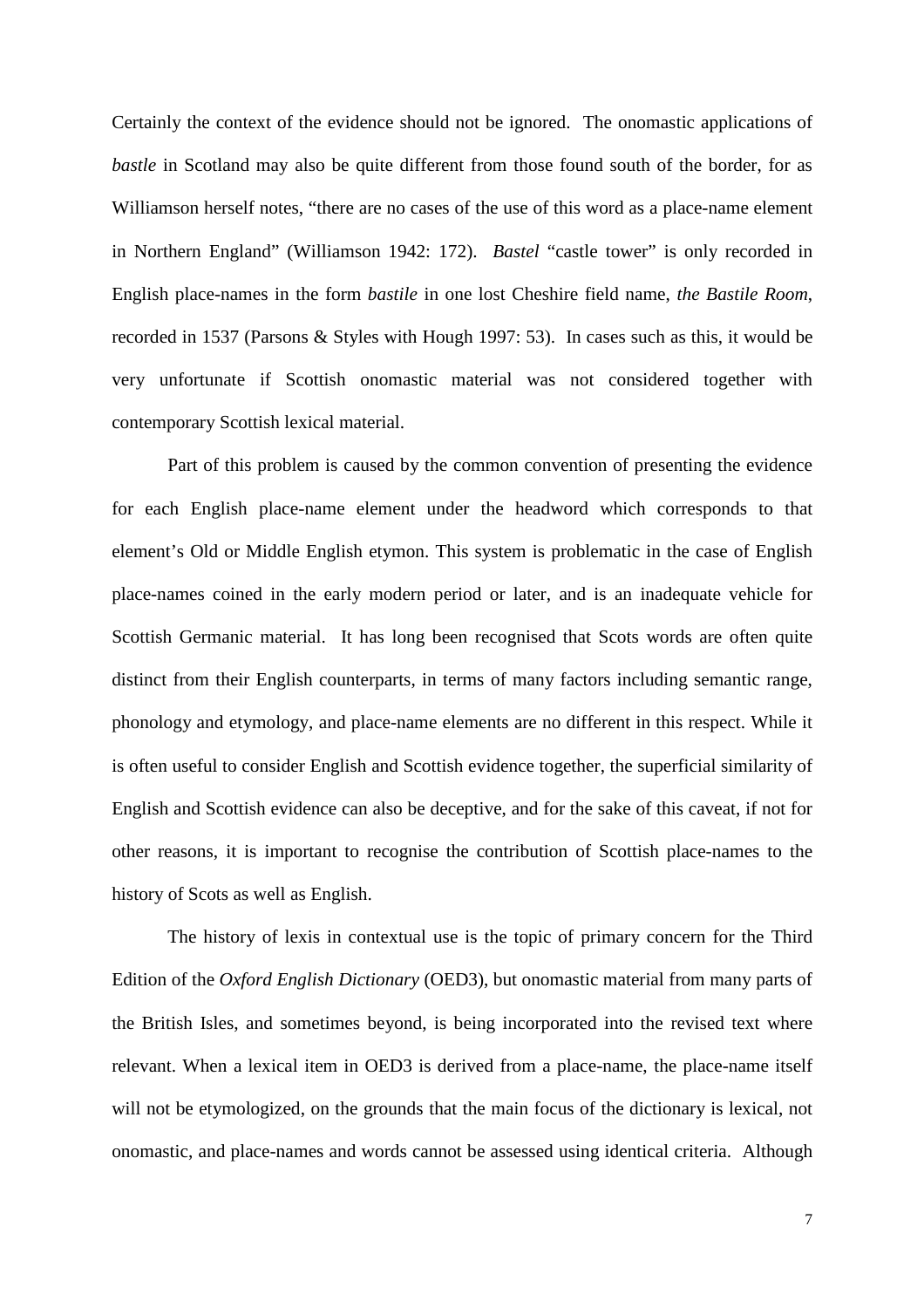semantically transparent names never become truly fossilised, and therefore still retain some lexical meaning, it is nevertheless necessary for compilers of dictionaries to attempt to draw as clear a line as possible between the lexicon and the onomasticon.

In OED3, if the accepted or supposed etymology of a place-name throws light on some aspect of the use of the relevant headword in contextual use, then the information which is significant to the use and development of the word may be given in discursive text. For example, in the following entry, the name of the town of Masham in North Yorkshire differs in pronunciation from the word Masham which designates a specific breed of sheep, and it is useful to refer to the etymology of the place-name in order to explain this difference:

### **Masham**, *n***.**

*Brit.* /'mas( $\varphi$ )m/, /'mas( $\varphi$ )m/, *U.S.* /'mæss  $\varphi$  /  $\lt$  *Masham*, the name of a town in

North Yorkshire, England (freq. explained as < an Old English personal name + -*ham*: see HAM *n*. 3 ).

The pronunciation  $\text{/}$  mas( $\text{o}$ )m $\text{/}$  has traditionally been used by residents for the name of the town; /'ma $\int$ (a)m/ is prob. a spelling pronunciation.]

A breed of sheep produced by crossing Wensleydale or Teeswater rams with Blackface or Swaledale ewes; a sheep of this breed…

(OED3 s.v. *Masham* n.)

Place-name evidence which antedates lexical evidence is also being incorporated into etymological notes where appropriate, as in the entries for MATH  $n<sup>1</sup>$  and MEREING  $n<sub>1</sub>$ , shown below. In the case of MATH  $n<sup>1</sup>$ , much of the phonological evidence for the later development of the word indicates that the Old English form may have had a doublet form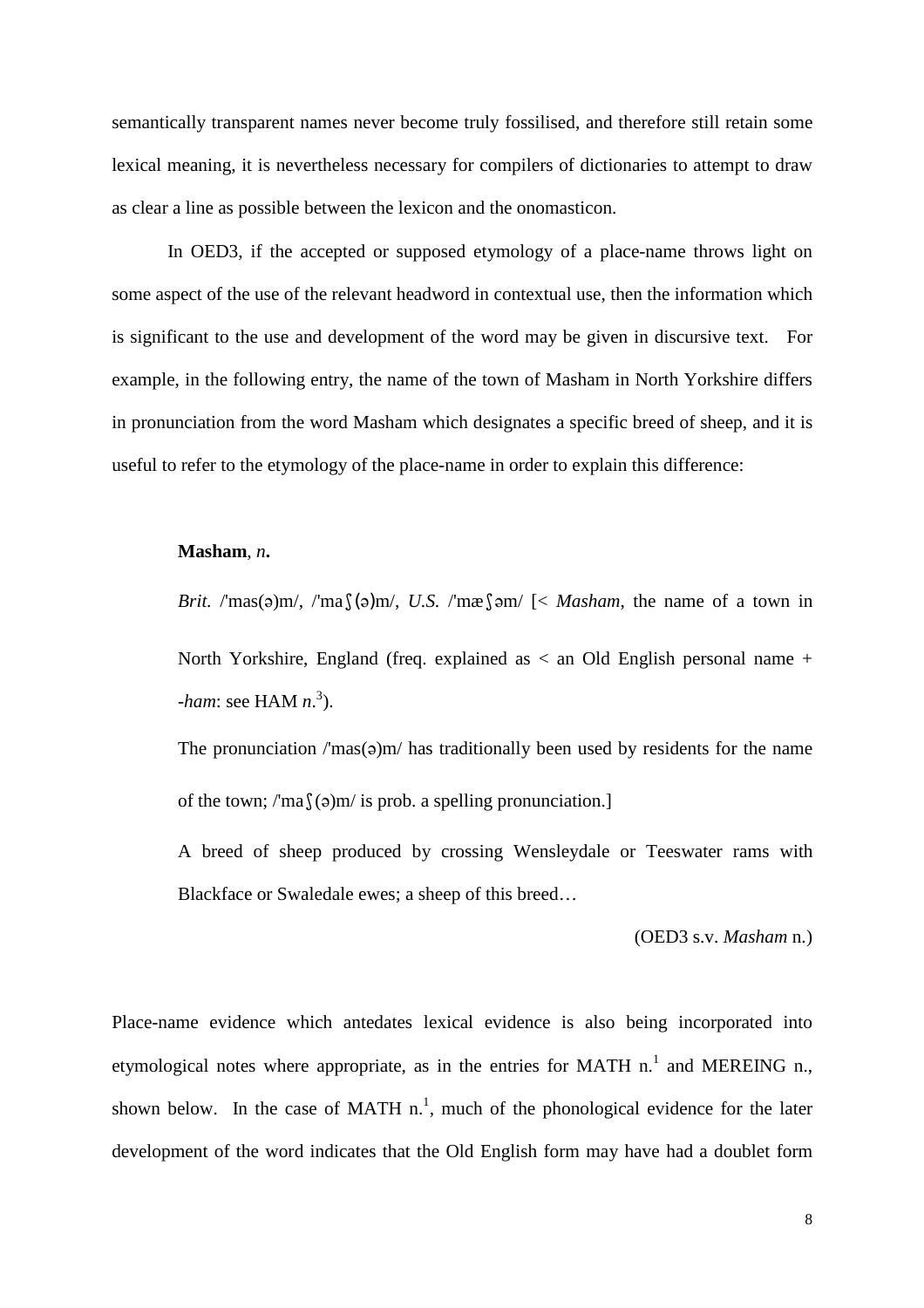with a short vowel. However, the two Devonshire examples of the name Meeth show a reflex of the Old English form with a long vowel, and are therefore relevant to the word's history:

 $$ 

Now *arch.* and *Brit. regional*…Forms: OE **mæþ**, **mæ**ð, ME (in compounds) **mad**-, **math**-, **mathe**-, 15-16 **mathe**, 15- **math**, 17 **meath**. [Cognate with Old Frisian *mēth* (neuter), Old Saxon *mād*- (in the compound *māddag* mowing day; Middle Low German *māt* (feminine)), Old High German -*mād* (in the compound *āmād* (neuter) aftermath; Middle High German *māt* (neuter/feminine), German *Mahd* (feminine); cf. also the weak feminine noun from the same base represented by Old High German *māda* (Middle High German *māde*) swathe), ult. < the Germanic base of MOW  $v<sup>1</sup>$ . The quantity of the root vowel in Old English has conventionally been taken to be long on the evidence of the cognates cited above; however, the subsequent history of the word in English suggests that Old English  $m\bar{p}$  may have had a doublet form *mæþ* with short vowel: cf. Dutch *mad*, *mat* (neuter) swathe, and also the possible parallel of two Germanic ablaut grades (one with long root vowel, the other with short) clearly shown by the cognates of the Verner's law variant MEAD  $n^2$ . Almost all of the phonological evidence for the word after the Old English period points to the reflex of Old English *mæþ* (or to an otherwise unparalleled shortening); evidence for the reflex of Old English  $m\bar{p}$  occurs in a few place names, as *Meda* (1086), *Me*ð*e* (1175; now Meeth, Devon), *la Methe* (1249; now Meethe, Devon), and in the 18th-cent. form *meath* reported in the works of William Ellis (see *Soc. Pure Eng. Tract* (1945) LXIV. 103).

Although attested as an element in compounds, the word is not found as a simplex in Middle English except in the place name *Le Mathes* in Cambridgeshire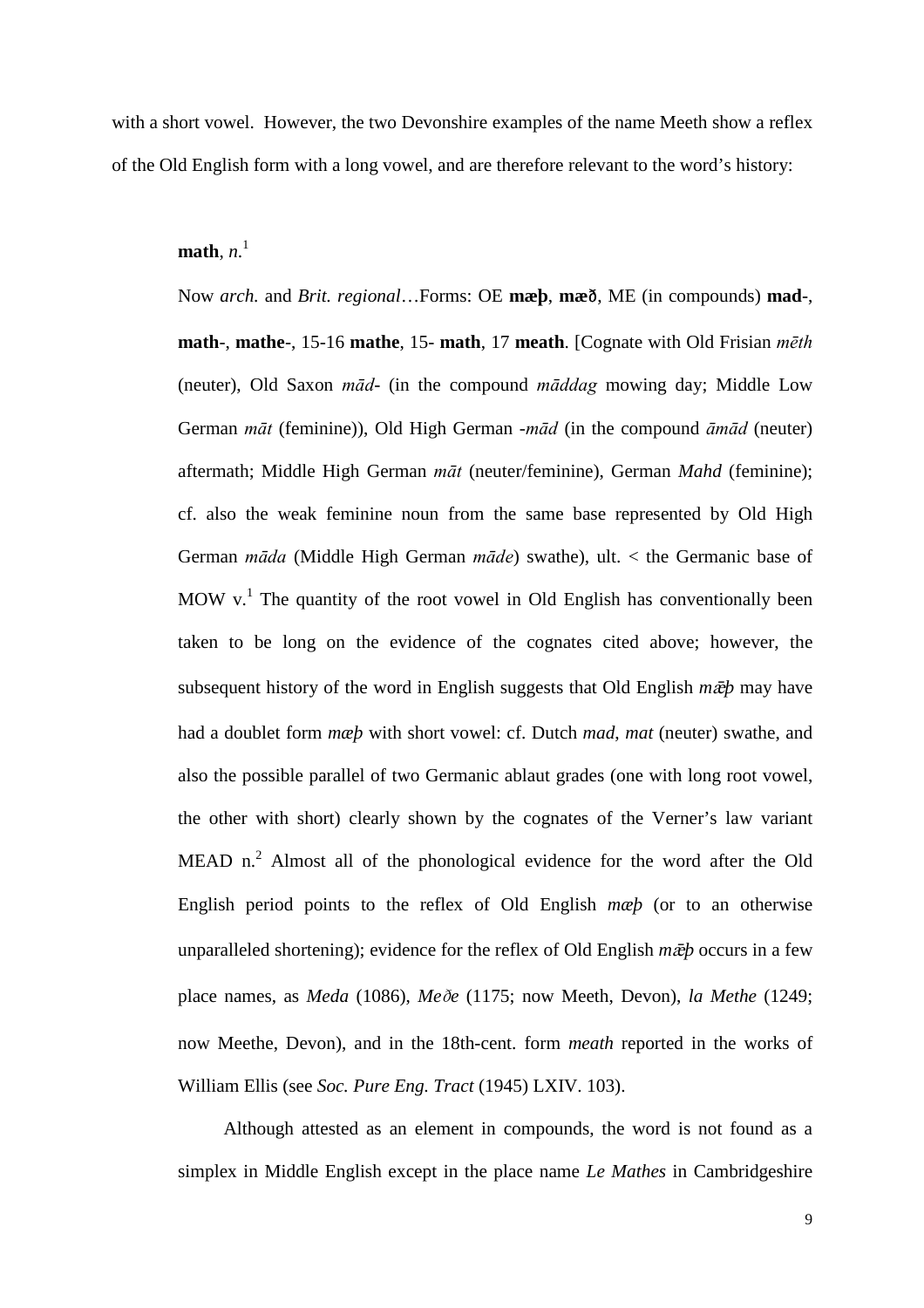(1221; also as the second element of compound place names (e.g. *Wetemathis* (1302), now Wheatmath Field, Cambridgeshire)).]

**I.** Simple uses.

**1.** A mowing; the action or work of mowing; that which may be or has been mowed; the portion of a crop that has been mowed. See also AFTERMATH n., BEADMATH n., DAY MATH n., LATTERMATH n., UNDERMATH n.

In R. E. Zupko *Dict. Eng. Weights & Measures* (1968) defined s.v. as 'in Herefordshire equal to approximately 1 acre..or to the amount of land that a man could mow in a day', but app. on the basis of an instance of *day's math* (see quot. 1820 s.v. DAY MATH n.)…

(OED3 s.v. *math* n. 1 )

In the etymology of MEREING n., there is a discussion of some of the early forms of the name of Westmorland, as there is some possibility that the late thirteenth century form *Westmering* contains the same word. However, it is also possible that *West-mering* instead shows influence from the word *mere*, and because that is the explanation we have preferred, the quotation has not been included in the quotation paragraph:

## **mereing**, n…

Forms: 15, 19- **mering**, 15- **mearing**, 16 **meeringe**, 17-18 **meering**, 18- **mereing**; *Sc.* (chiefly *north.*) pre-17 **mearin**, **mering**, **meryne**, pre-17 17- **mearing**, 17 **meering**, **merin**, 18- (now *rare*) **mearen**, **miren**; *Irish English* 18- **mearing**, **meerin**, **merin**, 19- **marin**, **mearin'**, **mearn**.

[< MERE  $v^2$  + -ING<sup>1</sup>.

App. unattested in Middle English, although cf. the following: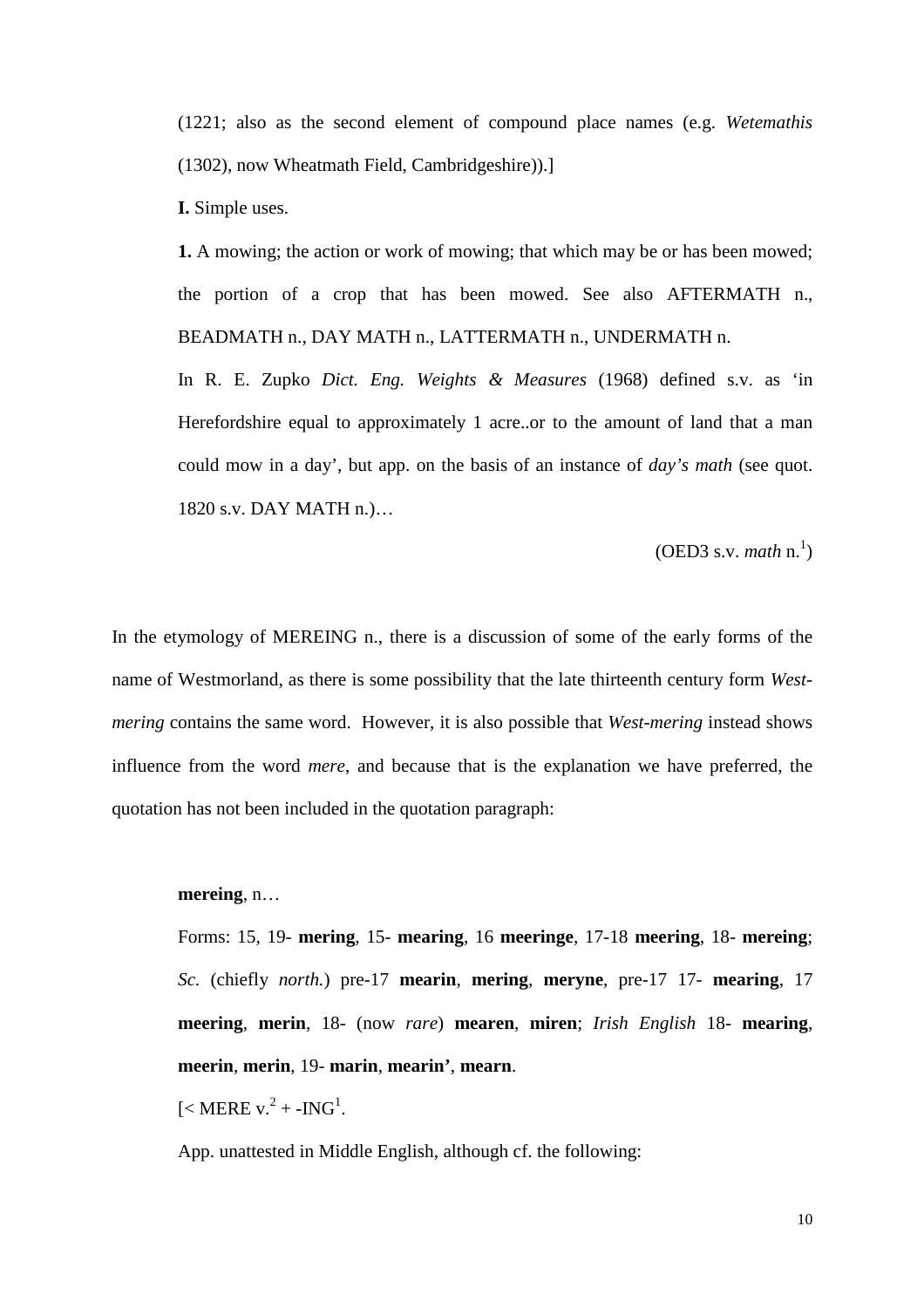**c1275** (?a1200) LA3AMON *Brut* (Calig.) 4972 Nome him scupte þe king  $\&$ hehte þene stan West-mering [**c1300** *Otho* Westenering]; a muchel dæl londes þe þer lið abuten nom þe king to his hond & hæhte hit West-merelinge lond.

The above quot. occurs in a passage on the naming of Westmorland; cf. Old English *Westmōringa land*, lit. 'the land of those living west of the (Yorkshire) moors' (cf. -ING<sup>3</sup>). The form *West-mering* perh. shows alteration of the second element of the Old English word after MERE  $n^2$  (cf. MERESTONE n., and the following early forms of the place name *Westmorland*: *Westmerland* (1129-33), *Westmerieland* (1183), *Westmeriland* (1190), *Westmereland* (1237)), rather than an isolated early attestation of the present word.

The following occurrence of *m* $\bar{z}$ *ering* in Old English in a Kentish charter has also been taken by some as an early attestation of this word, but the word division of the MS. is misleading, and *Ha*ð*emring*, a place name based on a personal name  $H(e)a\delta u m \bar{e}r$  (cf. **-**ING<sup>3</sup>), is a more likely reading:

**OE** *Bounds* (Sawyer 546) in W. de G. Birch *Cartularium Saxonicum* (1893) III. 36 Of suð tune andlang broces to haðe mæringe ðonne on suð healfe of haðe mæringe to stoccum.

The location app. corresponds to a field whose name is variously recorded in later documents as *Helmering* (1526), *Hellmerings* (1620), and *Hemmings* (19th  $cent.)....]$ 

**I.** Simple uses.

**1. a.** A boundary;  $=$  MERE n.<sup>2</sup> 1. Also *fig.* Now chiefly *Irish English...* 

(OED3 s.v. *mereing* n.)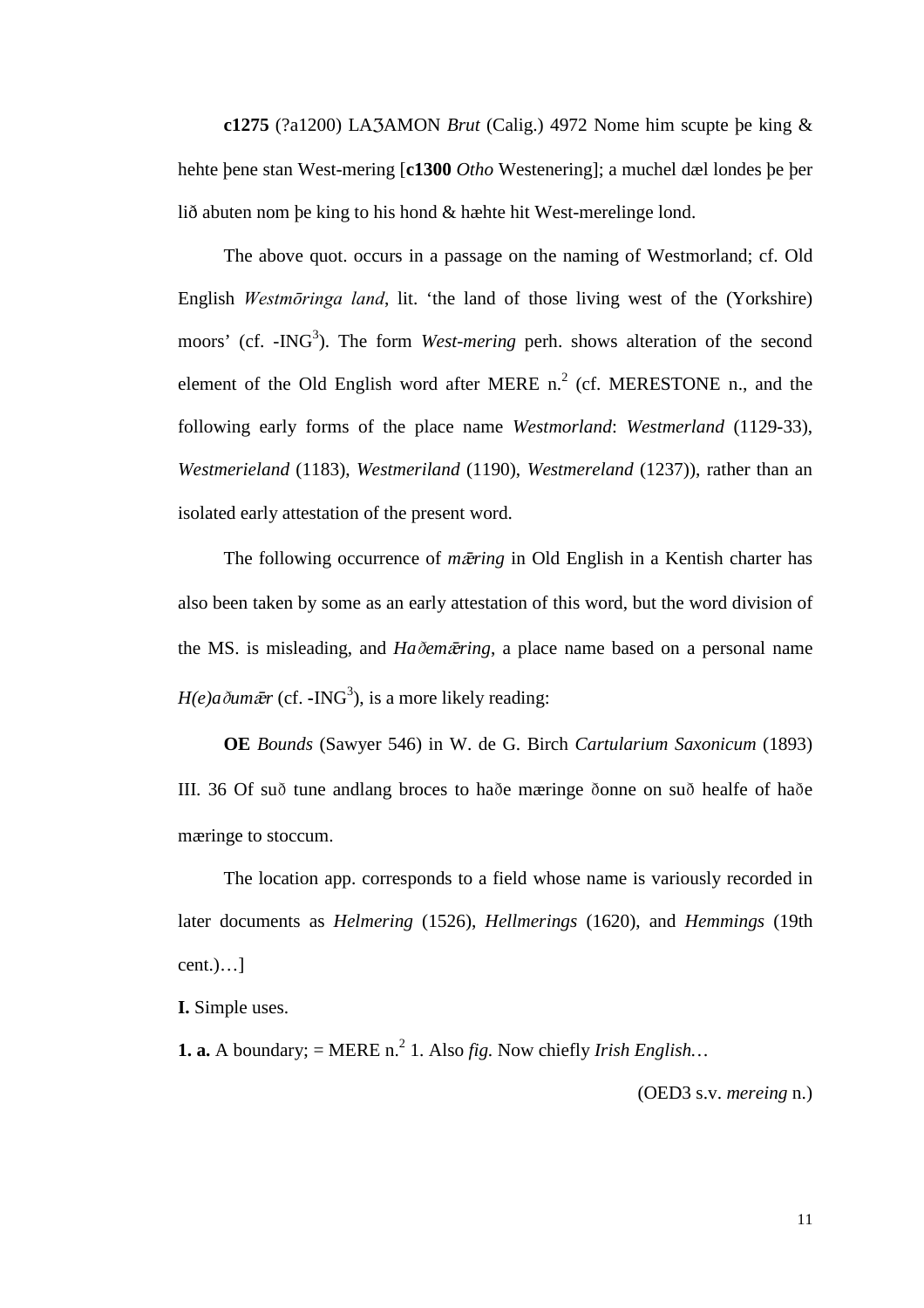Some Scottish place-name material has also been incorporated into revised entries. One example is the entry for MICKLE a., pron., n., and adv. At sense 1. a. it is noted that the adjectival sense "great or large in size, bulk or stature" was used at one time to designate a particular place or building, and that this usage is now only retained in place-names. In the etymological note, examples of this type of name are given from both Scotland and England, including Mickleover in Derbyshire, Meikle Black Law in Berwickshire and Muckle Flugga in Shetland:

**mickle** *a., pron., n., and adv.*

Now *regional* (chiefly *Sc.* and *Eng. regional* (*north.*)) and *arch*…

[Cognate with Middle Dutch *mēkel*, Old Saxon *mikil* (Middle Low German (rare) *mēkel*; the commoner *michel* is a borrowing from Middle High German), Old High German *mihhil*, *mihhal*, *mihhel* (Middle High German *michel*, early modern German *michel*), Old Icelandic *mikill*, *mykill* (masculine accusative *mikinn*, *mykinn*, neuter nominative and accusative *mikit*, *mykit*), Norn (Shetland) *mege* (neuter), Norwegian (Nynorsk) *mykjen*, Norwegian (Bokmål) *meget* (now only as adverb)…

…In present regional use *mickle* is the prevailing form in the north of England, and *muckle* in Scotland (although *meikle* is frequently met with as a place-name element); in Northern Ireland *meckle* (now rare or obsolete elsewhere) is common alongside *mickle* and *muckle*; an isolated 20th-cent. instance of *muckle* in New England is recorded by *Dict. Amer. Regional Eng.* s.v. The archaistic use in nonregional poetry is rare, and almost confined to the form *mickle*.

From early times sense 1a was used to designate a particular place, building, etc.; this use now survives only in place names, e.g. Michelmersh, Hants., Mickleover, Derbys. (cf. *Magna Oufra* (c1100)), Meikle Black Law, Berwickshire,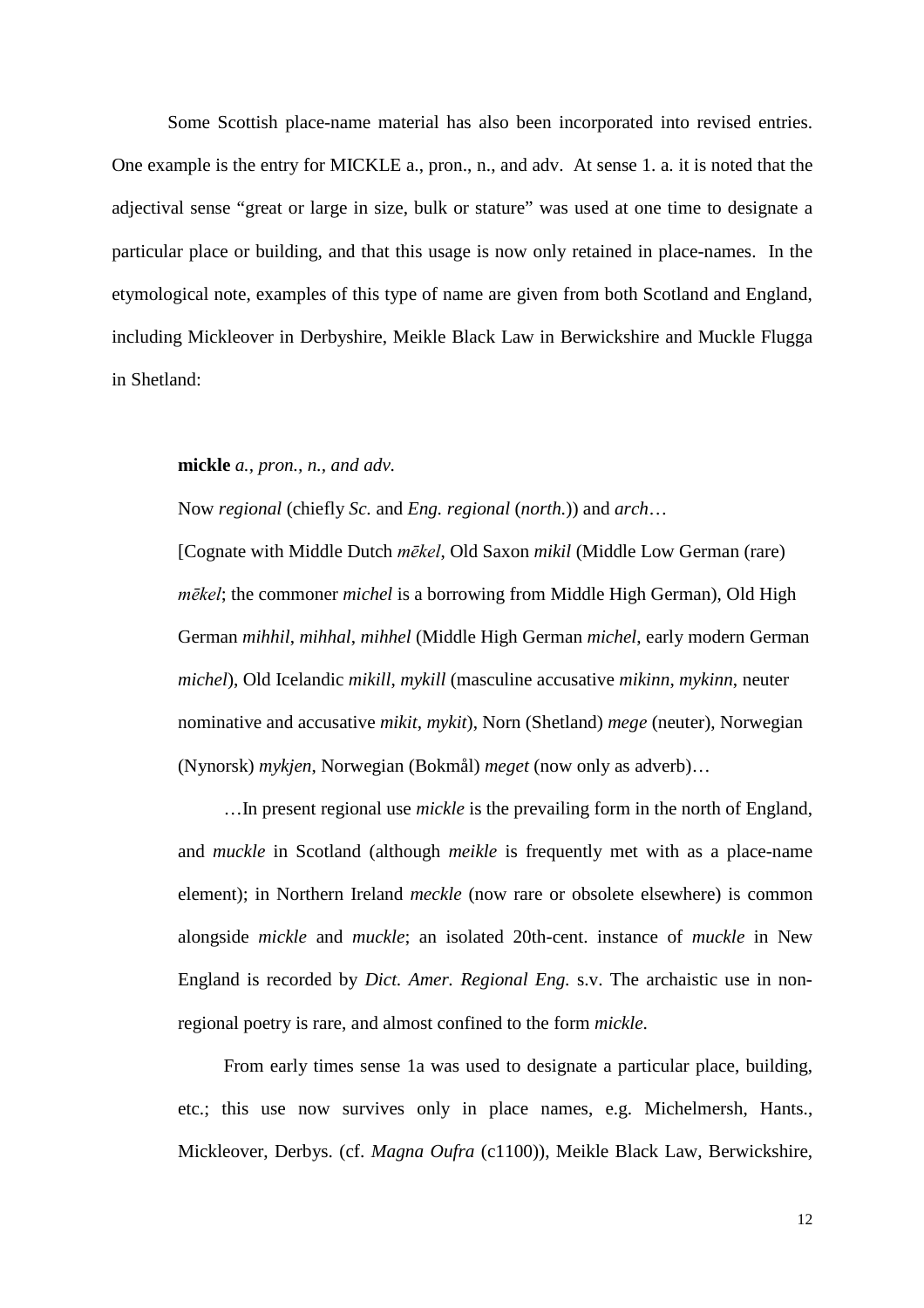Muckle Flugga, Shetland (in this example prob. a partial Anglicization of a Norn name), etc. Cf.:

**eOE** *Bounds* (Sawyer 512) in W. de G. Birch *Cartularium Saxonicum* (1887) II. 520 Þis is þara VI sulunga boc æt Miclangrafe. **c1275** in W. A. Hulton *Coucher Bk. Whalley Abbey* (1848) 688, Partem cujusdam terræ..quod vocatur Mikel pughull et Litel pughull. **1379** *Rolls of Parl.* III. 69/1 Son College appellez Mokel Universite Halle en Oxenford. **c1400** *Brut* (Rawl. B. 171) 50 Aurilambros & Vter..assemblede a..hoste forto come into michel Britaigne. **1459** *Will J. Fastolf* in *Paston Lett.* (1971) I. 90 Castre faste by Mikel Yermuth, in the shire of Norffolk. **a1475** in A. Clark *Eng. Reg. Godstow Nunnery* (1911) I. 287, j other half acre..vppon mochelforlonge…]

**A. adj. I. =** GREAT a. in various applications. Cf. MUCH a. 1.

**1. a.** Great or large in size, bulk, or stature; = MUCH a. 1a.

Also designating a particular place, building, etc. (now only in place names: see etymological note)…

(OED3 s.v. *mickle* a., pron., n., and adv.)

In the OED3 entry for MALM n., the small-type etymological note discusses possible examples of the use of the element in English place-names. In the list of cognate forms given in the main part of the etymology, reference is made to the use of Old Swedish *malm* in the place-name Malmo, and to the Shetland place-name Maamy Soond in Fetlar. The placename evidence allows the identification of cognate forms which would otherwise be unknown, and thus enhances our knowledge of the history and development of the word within the Germanic languages: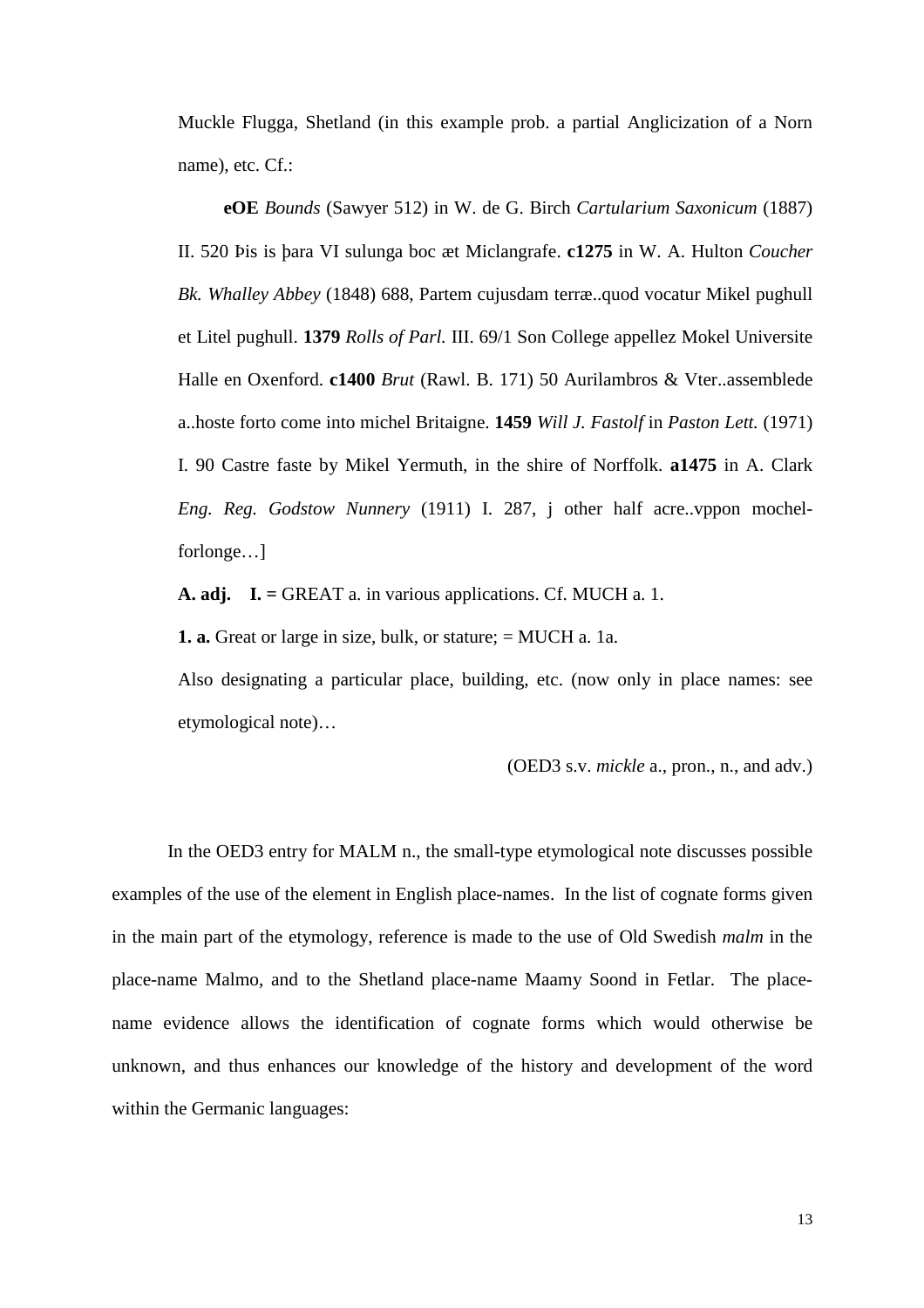**malm**, n…

[Cognate with Old Icelandic *málmr* sand (in the place name *Málm-haugar* 'sandmounds' (Old Swedish *Malmöughe*, now *Malmö*) in Sweden; cf. also the Shetland place name *Maamy Soond* 'sandy sound' in Fetlar), gold (because found in grains in alluvial deposits: cf. the phrase *Rínar rau*ð*-málmr* 'the red metal of the Rhine'), metal, ore (cf. Old Swedish *malmber*, Swedish *malm*, Danish *malm* ore), Gothic *malma* sand; also Middle High German *malmen* to crush (German *zermalmen* with prefix *zer*-). Cf. Dutch *malen* to grind, whirl (> MAELSTROM n.) and verbs in the other main Germanic languages except Old English and Old Frisian from the same Indo-European base; from Indo-European ablaut variants cf. MEAL n.<sup>1</sup> (and with -*m* extension also Middle Dutch *melm* dust, dry sand, Old Saxon *melm*, Old High German *melm* dust), and MOULD n.<sup>1</sup> (with -*m* extension also Middle Dutch *molm*, *mollem* (Dutch *molm*) mould, German *Mulm* dust).

Apart from a single probable instance at sense 2, Old English *mealm* (prob. orig. with basic meaning 'sandy, friable stone') is attested only in the compound MALMSTONE n., the adjective *mealmiht* sandy, chalky (cf. later MALMY a.), and (unless independently < early Scandinavian) in the place names *Malmeton*, Lincolnshire (a1066; now *Manton*), and *Malmerby*, North Yorkshire (1086; now *Melmerby*). The word is noted in field names (both as a simplex and as an element in compounds) from southern counties from the 15th cent. onwards (the earliest being *Le Malme*, Berkshire, 1439) in J. Field *Eng. Field Names* (1972) 132…]

**I.** Simple uses.

**1. a.** A soft friable rock containing a high proportion of chalky material; spec. a greyish-white calcareous sandstone of the Upper Greensand of Surrey and Sussex in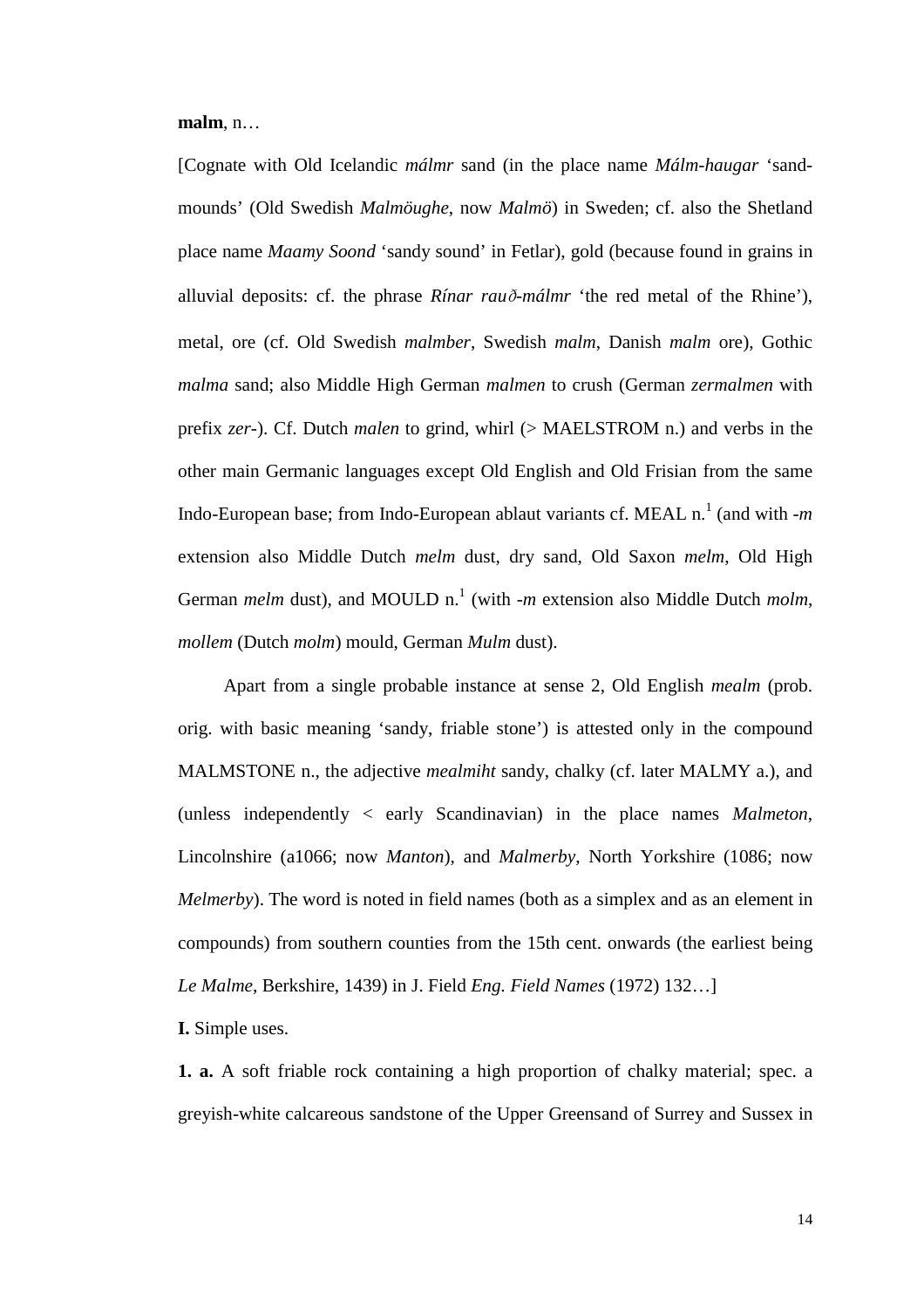England (also called *firestone*). **b.** A light loamy soil formed by the decomposition of malm rock.

Recorded earliest in MALMSTONE n…

(OED3 s.v. *malm* n.)

The etymologies of words in OED3 are often more comprehensive and detailed than those of earlier editions (cf. Durkin 1999, Durkin et al. 2002). A growing awareness of the value of toponymic material as an important supplement to lexical material has already increased the volume of scholarly research in this field over the last hundred years, and OED3 endeavours to take account of all relevant etymological scholarship in the course of the revision programme. Place-name evidence is being incorporated in cases where the toponymic material makes a significant contribution to the development of a lexical item. As the revision process continues, there will be many more such additions, and consequently the Germanic toponymicon of the British Isles may be more widely recognised for the wealth of linguistic information it contains.<sup>4</sup>

### **References**

Craigie, W., et al., eds. 1937-2002. *The Dictionary of the Older Scottish Tongue*. Aberdeen:

Aberdeen University Press, Chicago: Chicago University Press, London & Oxford: Oxford

University Press.

<sup>&</sup>lt;sup>1</sup> In this paper I will be following the established convention of italicizing historical forms of place-names, and place-names which are 'lost', i.e. no longer in use. Please note that the modern place-names given in passages quoted from OED3 do not follow this convention and are also italicized.

<sup>2</sup> I am very grateful to Mr T. A. Hendry for alerting me to the existence of the early form *Preueic* (*a*. 1177). <sup>3</sup> Simon Taylor, personal correspondence.

<sup>&</sup>lt;sup>4</sup> I am very grateful to Philip Durkin, Carole Hough and Joshua Pendragon for their comments on drafts of this paper.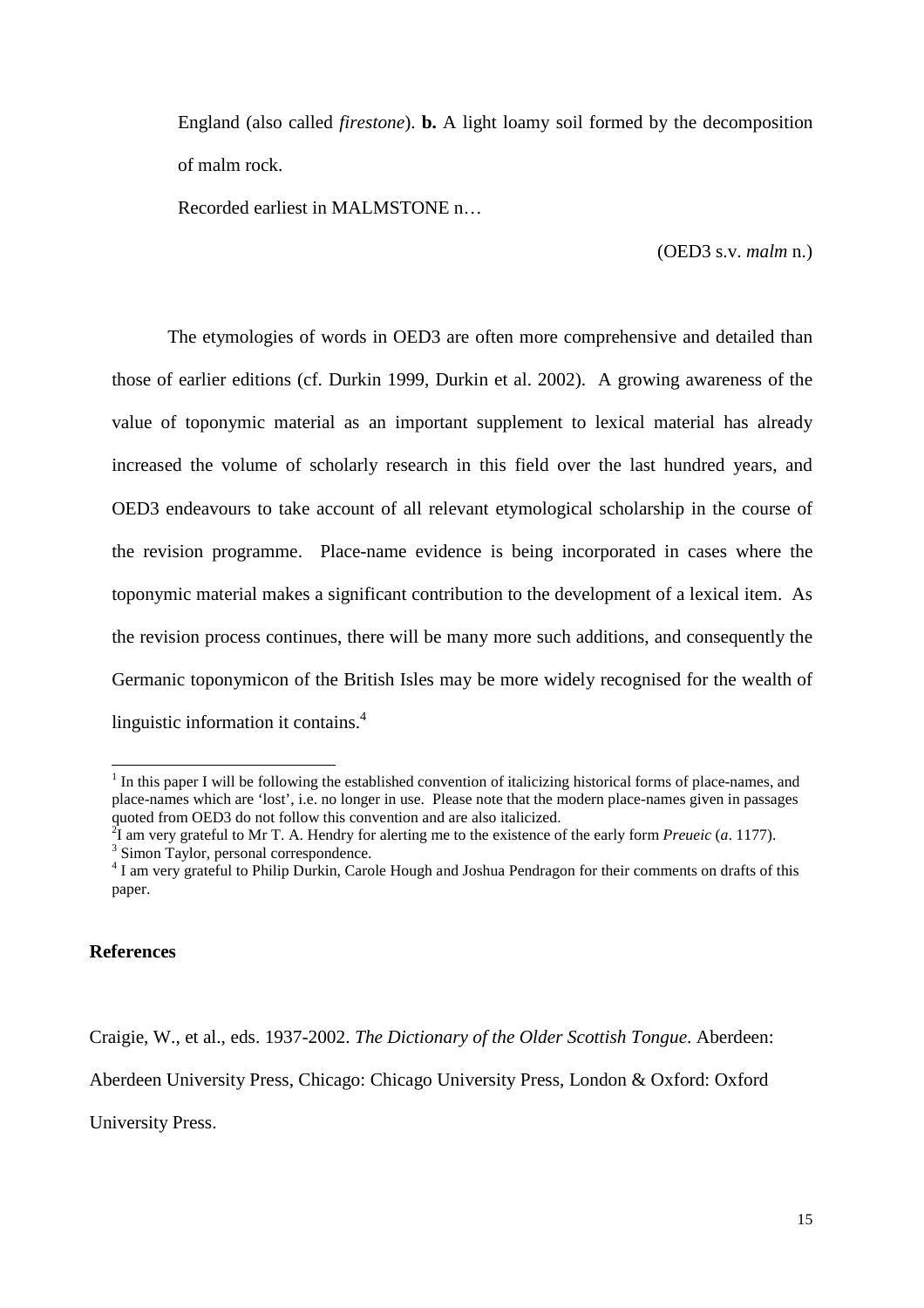Gelling, Margaret & Ann Cole. 2001. *The Landscape of Place-Names*. Stamford: Shaun Tyas.

Grant, W., et al., eds. 1931-76. *The Scottish National Dictionary*. Edinburgh: Scottish National Dictionary Association.

Dixon, Norman. 1947. *The Place-Names of Midlothian*. Ph.D. dissertation, University of Edinburgh.

Durkin, Philip. 1999. "Root and branch: revising the etymological component of the *OED*". *Transactions of the Philological Society* 97. 1-50.

Durkin, Philip, Anthony Esposito, Neil Fulton, Jane McCauley, Samantha Schad, Tania Styles & Joanna Tulloch. 2002. "From the etymology workshop: work in progress on the *Oxford English Dictionary*". *Oxford University Working Papers in Linguistics, Philology & Phonetics* 7.225-242.

Fraser, William, ed. 1874. *The Lennox*. Edinburgh: T. & A. Constable.

Hough, Carole. 1995. "OE \**grg* in place-names". *Neuphilologische Mitteilungen* XCVI/4.361- 365.

Hough, Carole. 1998. "OE *brūn* in place-names". *English Studies* 79/6.512-521.

Hough, Carole. 1999. "The trumpeters of Bemersyde: a Scottish placename reconsidered". *Names* 47.257-68.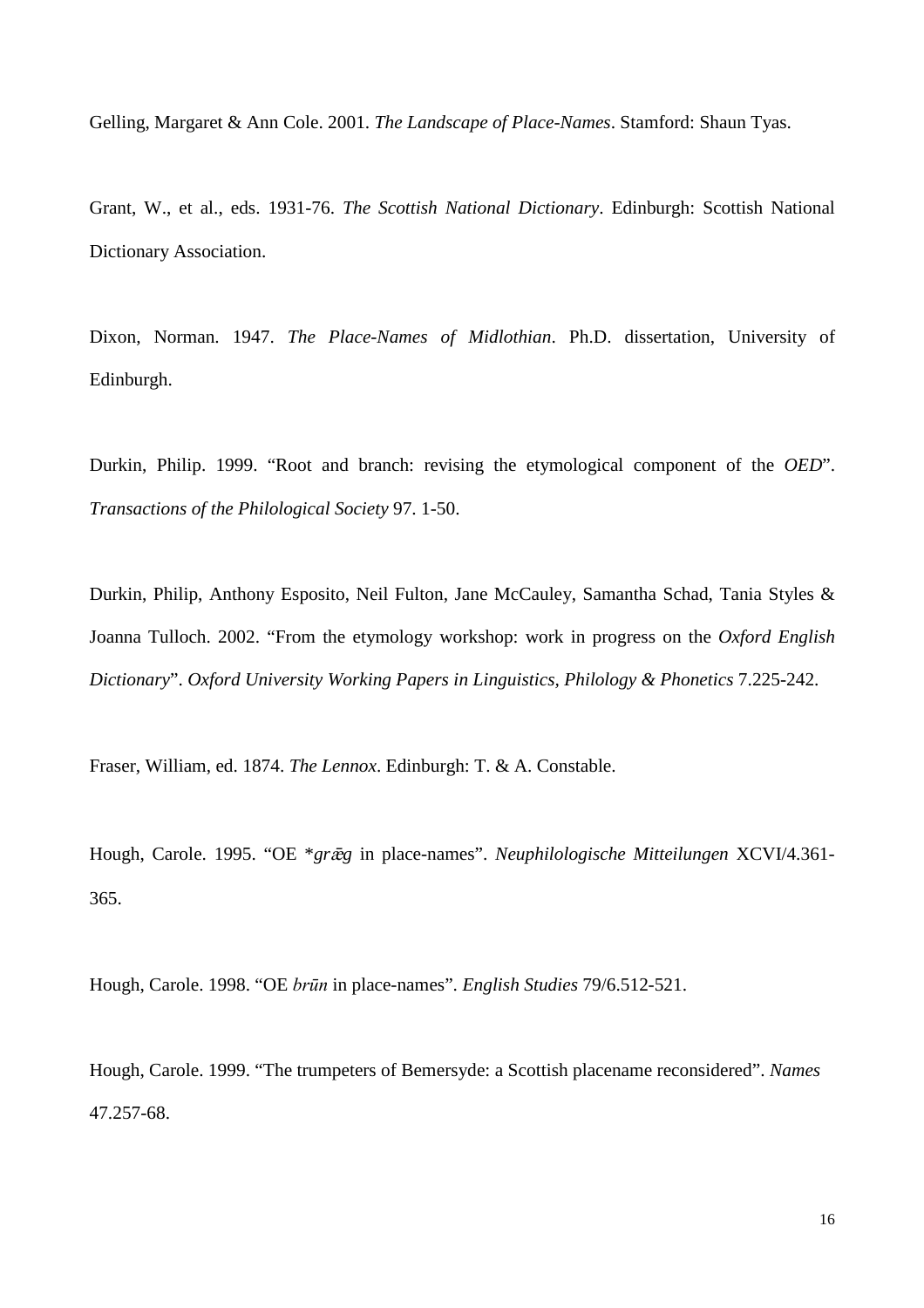Kitson, Peter. 1997. "Old English Bird-Names (I)". *English Studies* 78/6.481-505.

Kitson, Peter. 1998. "Old English Bird-Names (II)". *English Studie*s 79/1.2-22.

Macdonald, Angus. 1937. *The Place-Names of West Lothian*. Ph.D. dissertation, University of Edinburgh.

Macdonald, Angus. 1941. *The Place-Names of West Lothian*. Edinburgh: Oliver & Boyd.

Nicolaisen, W. F. H. 1976. *Scottish Place-Names*. London: Batsford. New edn. 2000. Edinburgh: John Donald.

Nicolaisen, W. F. H. 1993. "Scottish place-names as evidence for language change". *Names* 41.306-313.

Nicolaisen, W. F. H. 1995. "Is there a Northwest Germanic toponymy? Some thoughts and a proposal". *Nordwestgermanisch* ed. by Edith Marold & Christiane Zimmermann, 103-14. Berlin: Walter de Gruyter.

Nicolaisen, W. F. H. 2000. *Scottish Place-Names*. New edn. Edinburgh: John Donald.

Parsons, D. & T. Styles with C. Hough. 1997. *The Vocabulary of English Place-Names: Á-BOX*. Nottingham: Centre for English Name Studies.